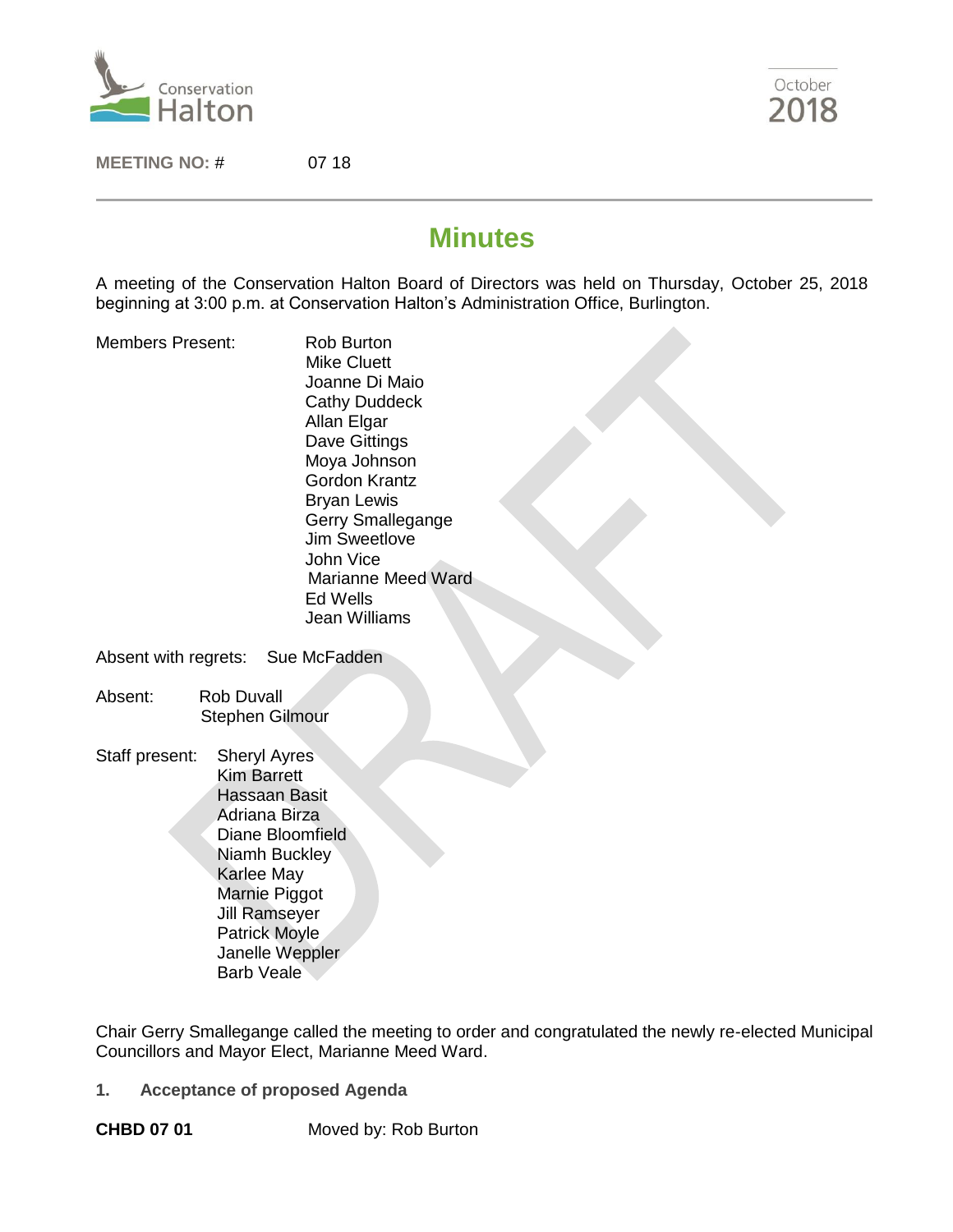



#### Seconded by: Marianne Meed Ward

That Conservation Halton Board of Directors accept the Agenda as distributed.

### *Carried*

- **2. Disclosure of Pecuniary Interest for Board of Directors**  There was NO disclosure of Pecuniary items.
- **3. Consent Items**  Roll Call & Mileage Conservation Halton Board of Directors Minutes dated September 27, 2018 Conservation Halton Governance Committee Minutes dated October 10, 2018
- 3.1 Kelso Dam Update Report #: CHBD 07 18 02
- 3.2 HR Policy Update in Response to Cannabis Legislation Report #: CHBD 07 18 03
- 3.3 Quarterly Permits & Letters of Permission issued under Ontario Regulations 162/06 Report #: CHBD 07 18 04
- 3.4 Source Protection Authority Funding Report #: CHBD 07 18 05

#### Consent items were adopted.

**4. Presentations were given by staff as follows:**

Client Care Survey Karlee May, Digital Coordinator

3 Story Map Kim Barrett, Associate Director, Science & Partnerships <https://www.conservationhalton.ca/long-term-environmental-monitoring>

- **5.0 Action Items**
- **5.1 New Board By-law** Report #: CHBD 07 18 06

Staff direction was given to re-write **Section C.1.h) Member Attendance (page 8 of By-law) and bring back a 4th draft for review and approval at the November 22 Board Meeting.**

- **5.2 CH Board of Directors 2019 DRAFT Meeting Schedule** Report #: CHBD 07 18 07
- **CHBD 07 02** Moved by: Ed Wells Seconded by: Cathy Duddeck